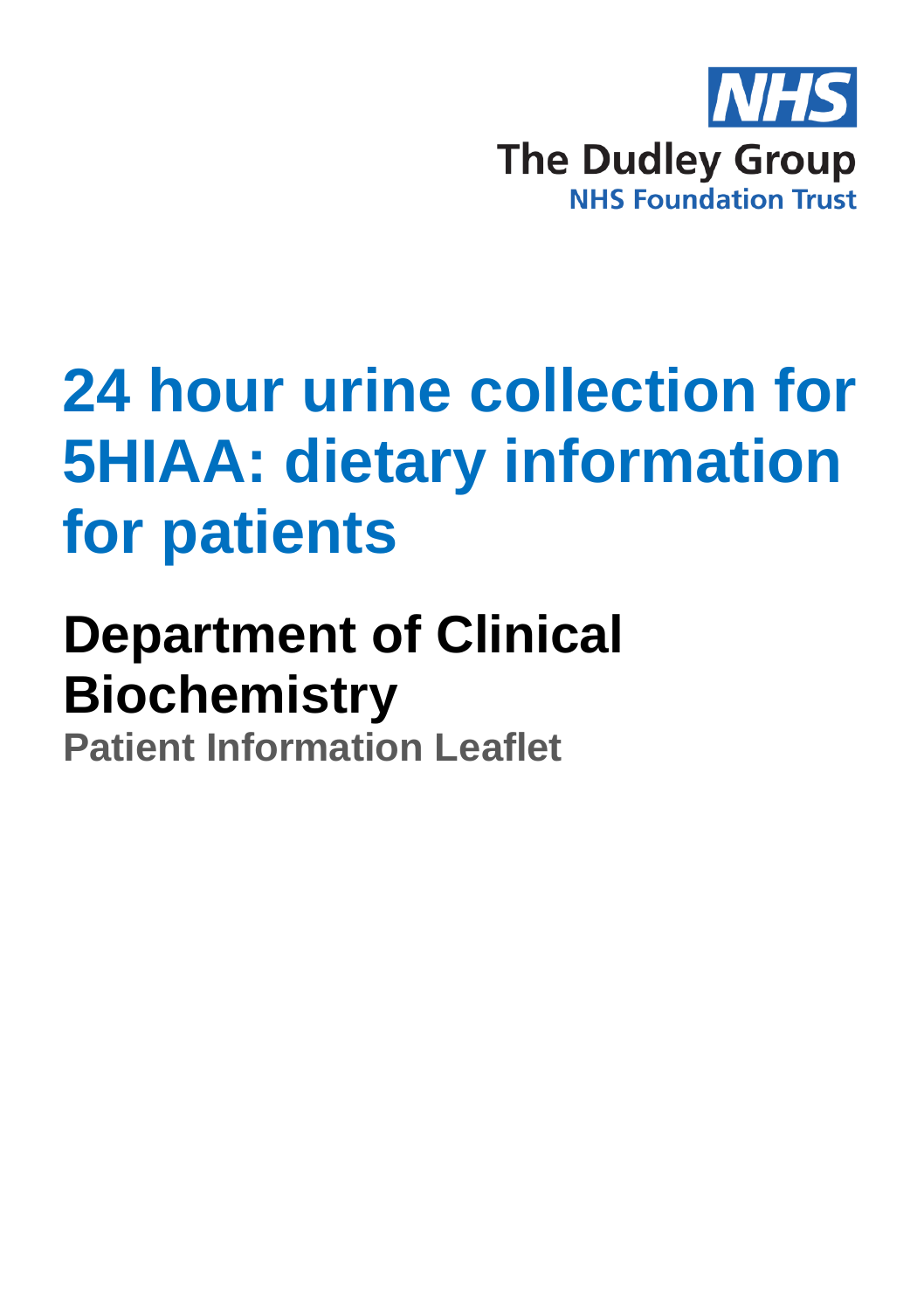Your doctor has requested a laboratory test which requires you to collect urine for 24 hours. It is important that you follow the instructions on how to do this on the side of the urine collection container.

However, there are some naturally occurring foodstuffs and some medications that will interfere with the 5HIAA test, which may give a false reading.

It is therefore important that you do not eat the following foods for 48 hours before you collect the urine **and** for the 24 hours during which you collect the urine.

You must not eat

- chocolate.
- walnuts.
- bananas,
- pineapples,
- avocados,
- plums,
- tomatoes.
- or aubergines.

Similarly, you should not drink alcohol for 48 hours before the collection and for the 24 hours during which you collect the urine.

Some medications may interfere with the test. Continue to take any medication, whether prescribed by your doctor or bought over the counter, but please write all medication you are taking on this form and return it with the urine collection.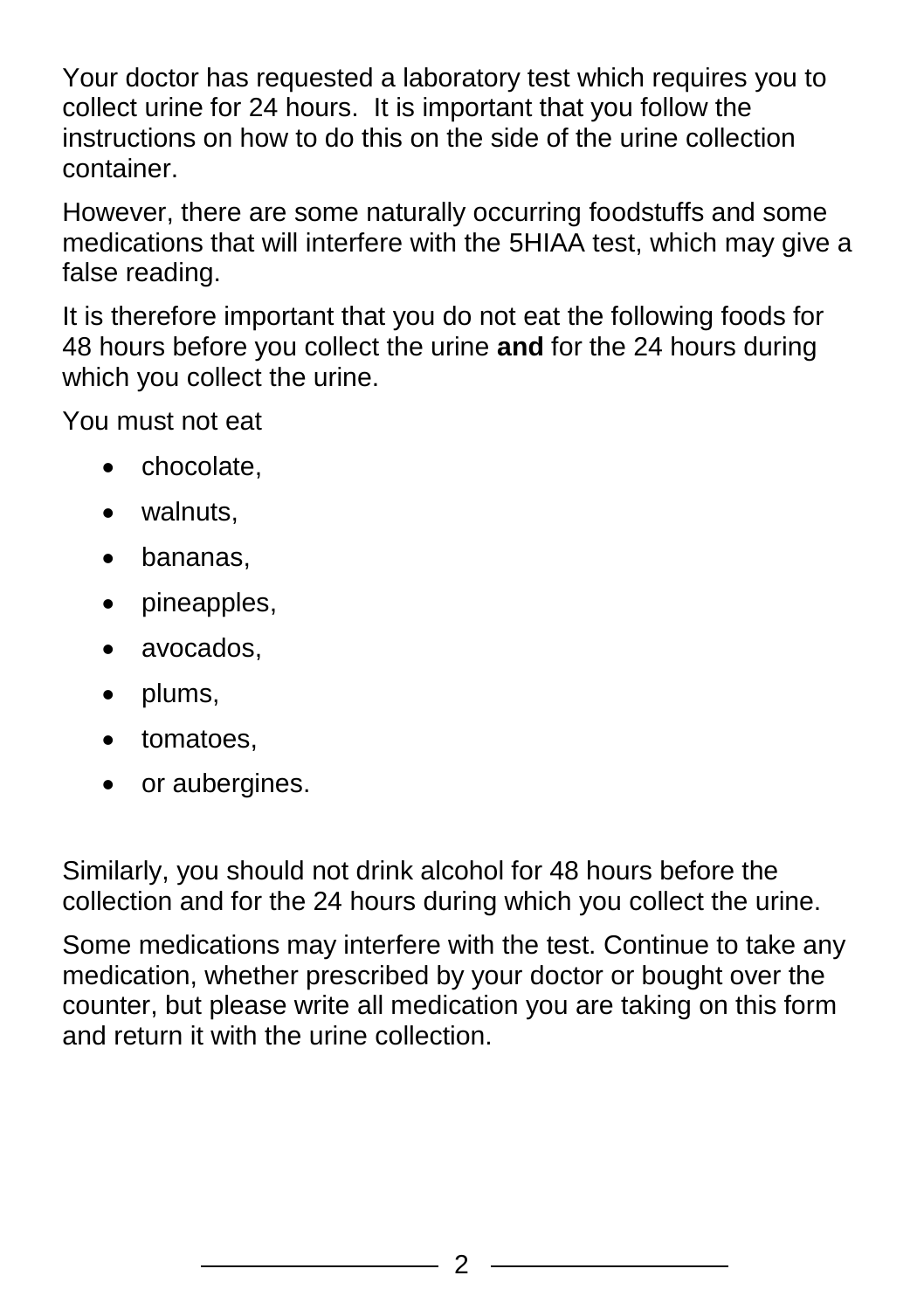|--|--|

If you have any queries, please contact the Biochemistry Department at Russells Hall Hospital on (01384) 244081.